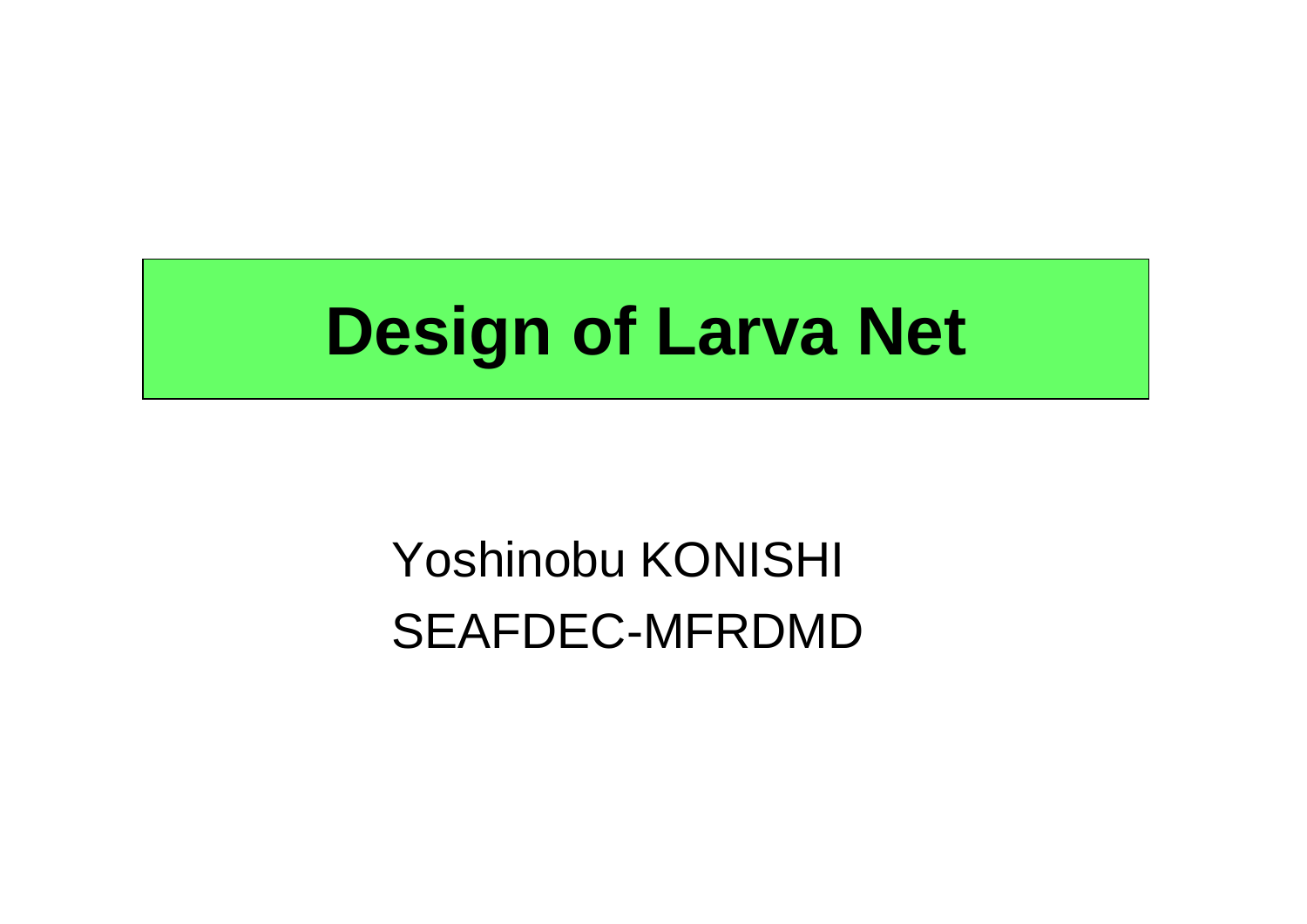## **Design of Net (1) : net shape**

#### **Streamline patterns of some basic forms of net**



**from Tranter and Smith (1968)**

**Conical net with non-porous mouth-reducing cone**

Tranter, D. J. and Smith, P. E. 1968: Filtration performance, p. 27-56. *In* Zooplankton sampling. UNESCO, Paris.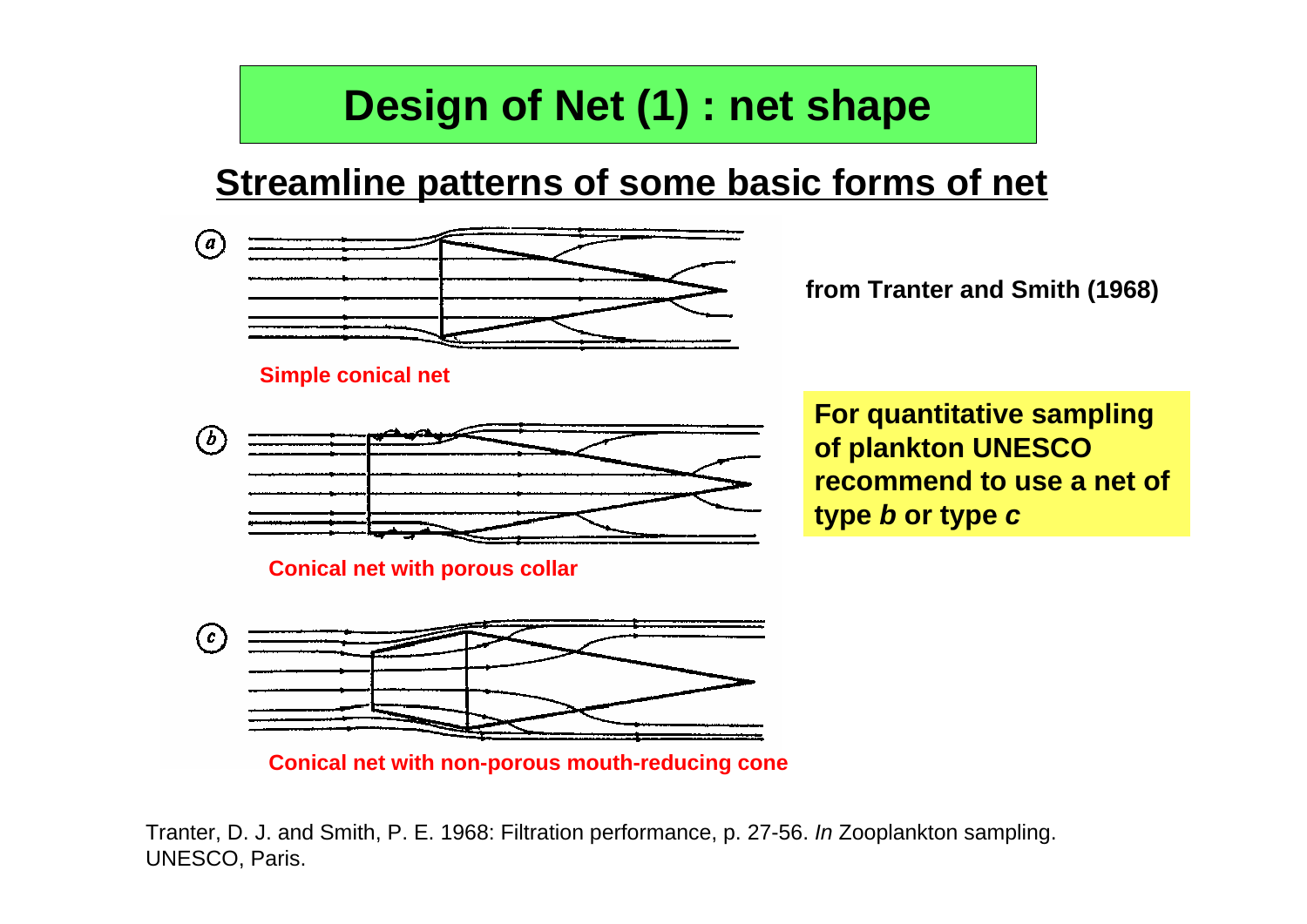### **Design of Net (2) : net size 1**

**from Tranter and Smith (1968)**



**Relationship between mesh width/strand diameter and porosity**